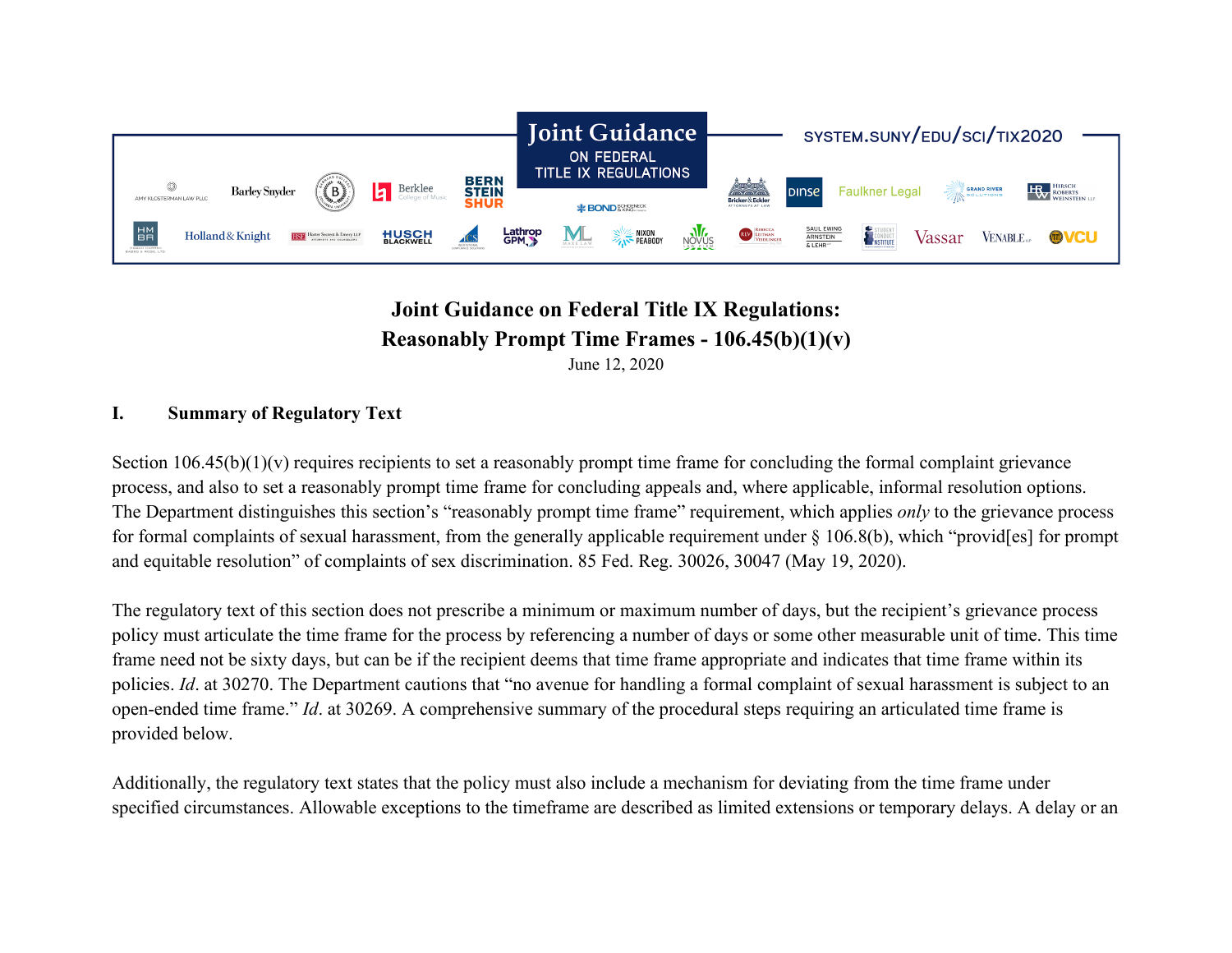extension must be supported by good cause. A non-exhaustive list of examples of "good cause" are provided in the regulations and are further explained below. If good cause exists for the recipient to deviate from the timeframe, then the recipient must provide written notice explaining the reasons for deviating from the established time frame to both the complainant and respondent. Ultimately, such delays will also have to be accounted for in the institution's mandated recordkeeping.

Importantly, the Department will measure a recipient's compliance regarding time frames for compliance purposes. The measuring stick is the published grievance policy's self-established deadlines, which must be reasonable considering the recipient's characteristics. Recipients "must resolve each formal complaint of sexual harassment according to the time frames the recipient has committed to in its grievance process." *Id*.

A recipient cannot choose unreasonably long deadlines, however. The Department believes that "prompt resolution is important to serve the purpose of Title IX's non-discrimination mandate." *Id*. at 30272. The time frames must balance expediency, "reflect[ing] the goal of resolving a grievance process as quickly as possible," *id*. at 30269, with "fairness and accuracy based on the recipient's unique attributes and the recipient's experience with its own student disciplinary proceedings." *Id*.

## **II. Establishing a Time Frame**

All recipients must set and publish a time frame for the conclusion of the grievance process for resolving formal complaints of sexual harassment. According to  $\S 106.45(b)(1)(v)$ , the basic elements that must be specified are:

- 1. "reasonably prompt time frames for conclusion of the grievance process," which, under the Final Rules, would include the time period from the filing of the formal complaint until the issuance of a written determination;
- 2. the time period for filing an appeal and the time period from the initiation of an appeal until the issuance of a written appellate determination of that appeal;
- 3. if informal resolutions are offered, the time period that applies to the informal resolution option.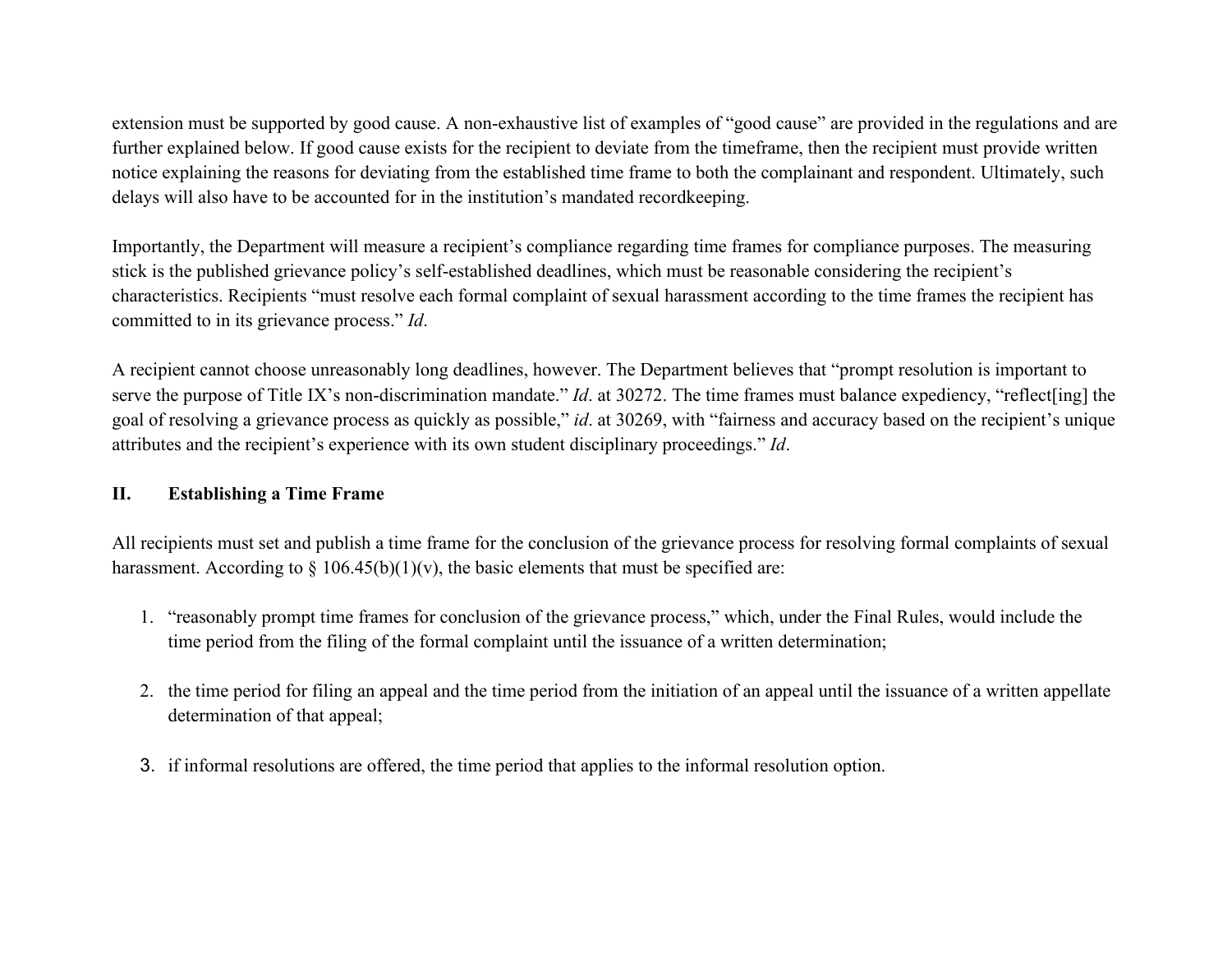In addition to those elements, recipients should be aware of the various procedural requirements included in the new grievance process and the stated *or implied* duration required for each of the procedural steps.

The Department anticipates that recipients will adopt different time frames because "the reasonableness of the time frame is evaluated in the context of the recipient's operation of an education program or activity." 85 Fed. Reg. at 30269. Thus, an audit of the length of previous processes may be useful to inform the selection of time frames for the various portions of the grievance process.

### **III**. **Components of the Grievance Process**

While many components of the grievance process as outlined in § 106.45 do not have a specified time frame in the text of the regulations, the due process concepts of notice and opportunities for meaningful participation prevent a certain level of expediency in favor of methods that are intended to promote thoroughness and accuracy. Recipients should compare the new process with the recipient's former process and its "unique attributes (for example, their size, population, location, or mission)," 85 Fed. Reg. at 30268, to set these "reasonably prompt" time frames. If the recipient realizes that the time frame is too long or too short, the recipient should modify the policy to reflect the realities of the recipient's educational context.

Specifically, a recipient may want to consider the following components of the grievance process when comparing the new process to the length of time needed for past processes:

| Event                         | <b>Reg Cites</b><br>$(All$ at 106) | <b>Relevant Language</b>                                                                                        | Days | <b>Notes</b>                                                                                                                                                                                                                                                                                                                                                                                                                                                                                                                                                                                                                                                                    |
|-------------------------------|------------------------------------|-----------------------------------------------------------------------------------------------------------------|------|---------------------------------------------------------------------------------------------------------------------------------------------------------------------------------------------------------------------------------------------------------------------------------------------------------------------------------------------------------------------------------------------------------------------------------------------------------------------------------------------------------------------------------------------------------------------------------------------------------------------------------------------------------------------------------|
| Report of sex discrimination. | 8(b)                               | Grievance procedures must provide for<br>"prompt and equitable resolution" of<br>reports of sex discrimination. | N/A  | This is the generally applicable principle to any report of sex<br>discrimination whether or not it triggers the sexual harassment<br>process.<br>Unlike the sexual harassment specific provisions, there is no<br>requirement that the complainant be participating or attempting to<br>participate in the educational program or activity. The participation<br>requirement may act as a substitute for a statute of limitations.<br>Additionally, a formal complaint may be dismissed based on<br>"specific circumstances" that "prevent the recipient from gathering<br>evidence sufficient to reach a determination as to the formal<br>complaint or allegations therein." |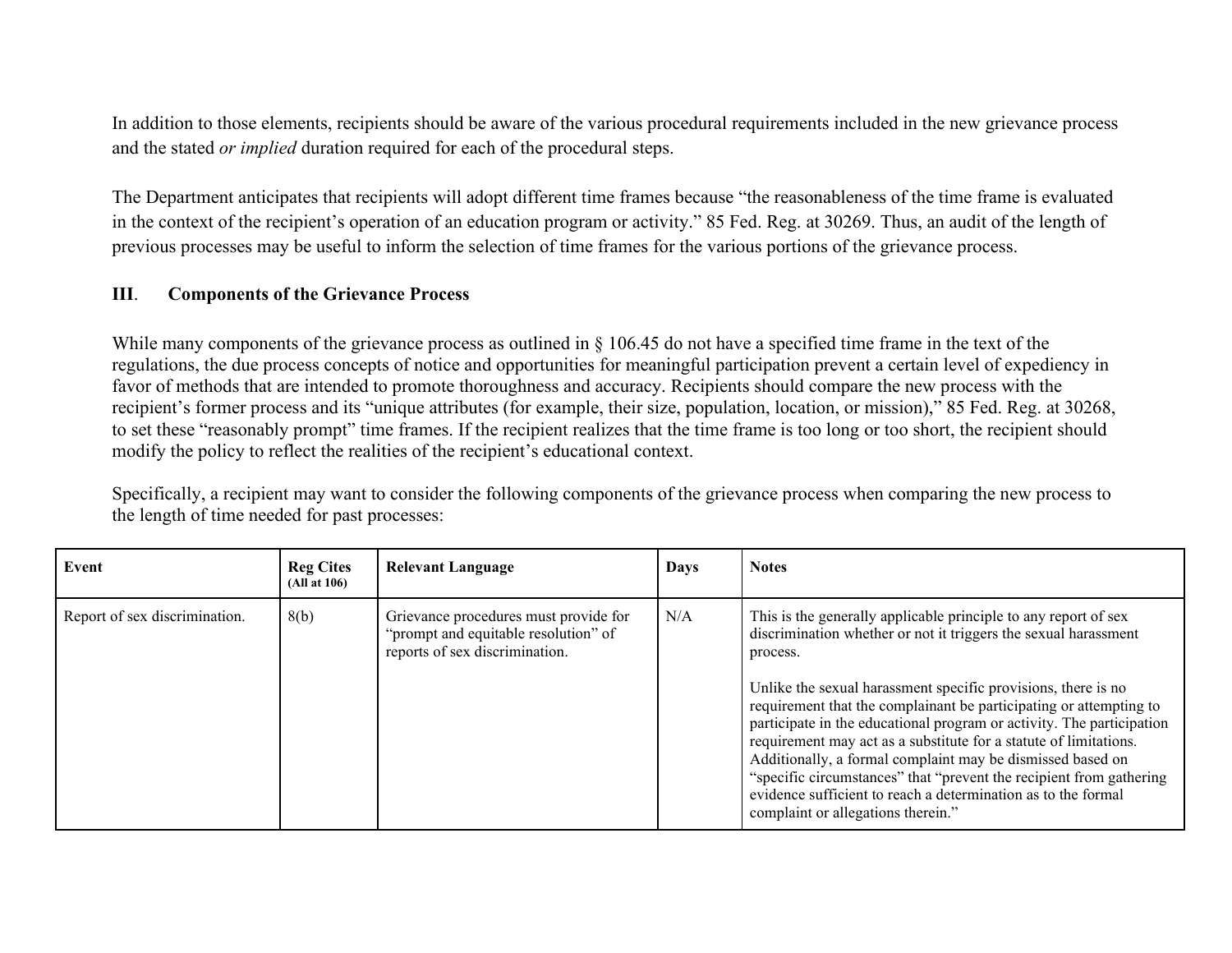| Submission of formal complaint<br>alleging sexual harassment and<br>requesting investigation to Title<br>IX Coordinator or any other<br>person who would be deemed to<br>have actual knowledge. | 30(a)       |                                                                                                                                     | N/A                          | This triggers the grievance process. This is day 0 of the time frame.<br>Potential element to include in a policy would be confirming receipt<br>by Title IX Coordinator.<br>Consider: requiring the Title IX Coordinator to provide some<br>response to Complainant or filer within a set time frame. Note,<br>however, that if that time frame is included in the policy, it will be<br>binding.                                                                                                                                                                                                                                                                                                                                                                                                                                                                                                          |
|-------------------------------------------------------------------------------------------------------------------------------------------------------------------------------------------------|-------------|-------------------------------------------------------------------------------------------------------------------------------------|------------------------------|-------------------------------------------------------------------------------------------------------------------------------------------------------------------------------------------------------------------------------------------------------------------------------------------------------------------------------------------------------------------------------------------------------------------------------------------------------------------------------------------------------------------------------------------------------------------------------------------------------------------------------------------------------------------------------------------------------------------------------------------------------------------------------------------------------------------------------------------------------------------------------------------------------------|
| Notice of allegations.                                                                                                                                                                          | 45(b)(2)(B) | "including sufficient details known at the<br>time and with sufficient time to prepare a<br>response before any initial interview." | None<br>specified<br>in regs | Before an initial interview with a Respondent, the recipient must<br>provide written notice of allegations to both parties with sufficient<br>time for Respondent to prepare for Respondent's response and to<br>secure an advisor, among other things.<br>This should be completed promptly because the time frame has been<br>initiated and an investigation is required.<br>While this should be done as soon as practicable and must precede<br>even an initial interview with the Respondent, both parties need to<br>receive notice about the pending investigation.<br>This element informs both parties about a pending investigation, or<br>could serve to inform the Complainant that the formal complaint has<br>been dismissed from the TIX process.<br>Consider: requiring a notice to be generated as soon as practicable<br>but no more than X days after the receipt of a formal complaint. |
| Conduct an investigation.                                                                                                                                                                       | 45(b)5(i)   |                                                                                                                                     | None<br>specified<br>in regs | The burden is on the recipient to compile evidence.<br>This element should have a specific amount of time in the policy.<br>Consider: "no more than X days, but may be extended in Y day<br>intervals with written notice explaining the reason for the<br>extension."                                                                                                                                                                                                                                                                                                                                                                                                                                                                                                                                                                                                                                      |
| Allowing sufficient time for                                                                                                                                                                    | 45(b)(5)(v) | Provide written notice "to a party whose                                                                                            | None                         | The amount of time that is "sufficient for the party to prepare to                                                                                                                                                                                                                                                                                                                                                                                                                                                                                                                                                                                                                                                                                                                                                                                                                                          |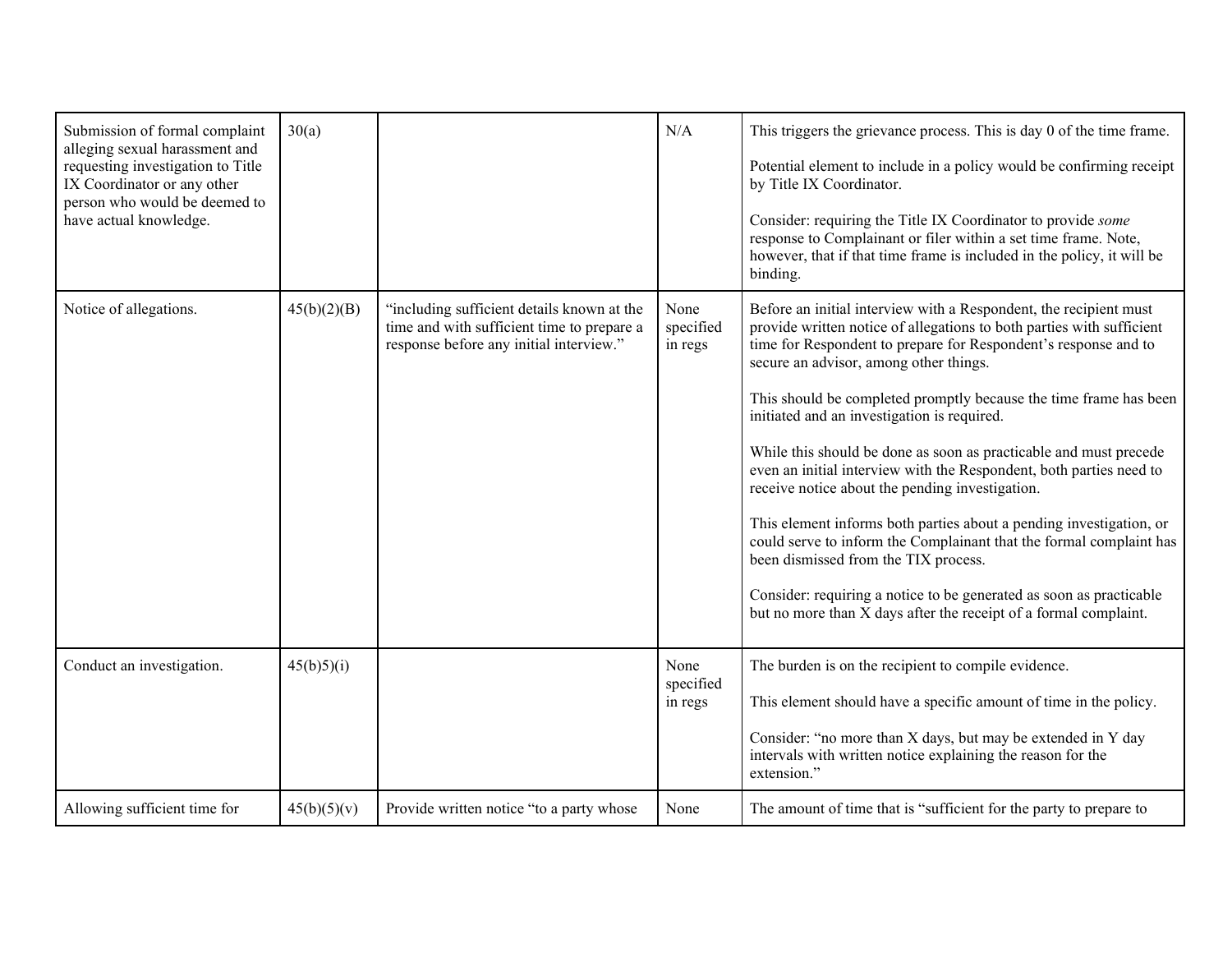| participation in hearings,<br>investigative interviews, or other<br>meetings.                                                                                                                                                                |               | participation is invited or expectedwith<br>sufficient time for the party to prepare to<br>participate."                                                                                                                                                                                                                                                                                                                                   | specified<br>in regs         | participate" needs to be considered on a case-by-case basis, but will<br>add time to the length of the grievance process.                                                                                                                                                                                                                                                                                                                                                                                                                                                                                                                                                                                                       |
|----------------------------------------------------------------------------------------------------------------------------------------------------------------------------------------------------------------------------------------------|---------------|--------------------------------------------------------------------------------------------------------------------------------------------------------------------------------------------------------------------------------------------------------------------------------------------------------------------------------------------------------------------------------------------------------------------------------------------|------------------------------|---------------------------------------------------------------------------------------------------------------------------------------------------------------------------------------------------------------------------------------------------------------------------------------------------------------------------------------------------------------------------------------------------------------------------------------------------------------------------------------------------------------------------------------------------------------------------------------------------------------------------------------------------------------------------------------------------------------------------------|
| Informal resolution options.                                                                                                                                                                                                                 | 45(b)(9)      | "At any time prior to reaching a<br>determination regarding responsibility the<br>recipient may facilitate an informal<br>resolution process"                                                                                                                                                                                                                                                                                              | None<br>specified<br>in regs | If informal resolution options are offered, consider establishing<br>parameters for those options, which is likely a requirement per the<br>Department. If the attempt at informal resolution does not succeed,<br>then the adjudication/decision has been delayed. Parties should<br>understand the nature of the delay in order to be able to make an<br>informed decision about entering into an informal resolution<br>process.<br>When an informal resolution process begins, the formal grievance<br>process stops. If either party withdraws from informal resolution,<br>then the grievance clock restarts from when the parties entered the<br>informal process.                                                       |
| Inspection and Review of the<br>evidence, prior to completion of<br>the investigative<br>report/investigation itself, but<br>after gathering all the evidence,<br>including evidence upon which<br>the recipient does not intend to<br>rely. | 45(b)(5)(vi)  | Give both parties an "equal opportunity to<br>inspect and review any evidence"  "so<br>that each party can meaningfully respond<br>to the evidence prior to the conclusion of<br>the investigation" by sending "the<br>evidence subject to inspection and<br>review" then give the parties "at least 10<br>days to submit a written response, which<br>the investigator will consider prior to<br>completion of the investigative report." | 10 days                      | If the written response triggers additional investigative<br>responsibilities and those responsibilities uncover additional<br>evidence, then the parties will be given another opportunity to<br>respond. This may result in a second cycle of inspection and review<br>of evidence, if not more, so the complexities of this process should<br>be factored into your planning.<br>Consider: "up to 10 days to provide a response, after which the<br>investigator will not be required to accept a late submission.<br>Investigator has X days to generate a report or, alternatively, may<br>provide the parties with written notice extending the investigation<br>for Y days and explaining the reason for the extension." |
| Investigative report/hearing<br>preparation.                                                                                                                                                                                                 | 45(b)(5)(vii) | Provide the parties with the investigative<br>report at least 10 days before a live<br>hearing or, for K-12 if not holding a live<br>hearing, 10 days before the "other time of<br>determination regarding responsibility."                                                                                                                                                                                                                | 10 days                      | Parties may submit a written response after reviewing the<br>investigative report and prior to the hearing.<br>Consider: investigative report provided "at least 10 days before the<br>hearing date. If a party wishes to submit a written response to the<br>investigative report, the party must submit the report at least [24]                                                                                                                                                                                                                                                                                                                                                                                              |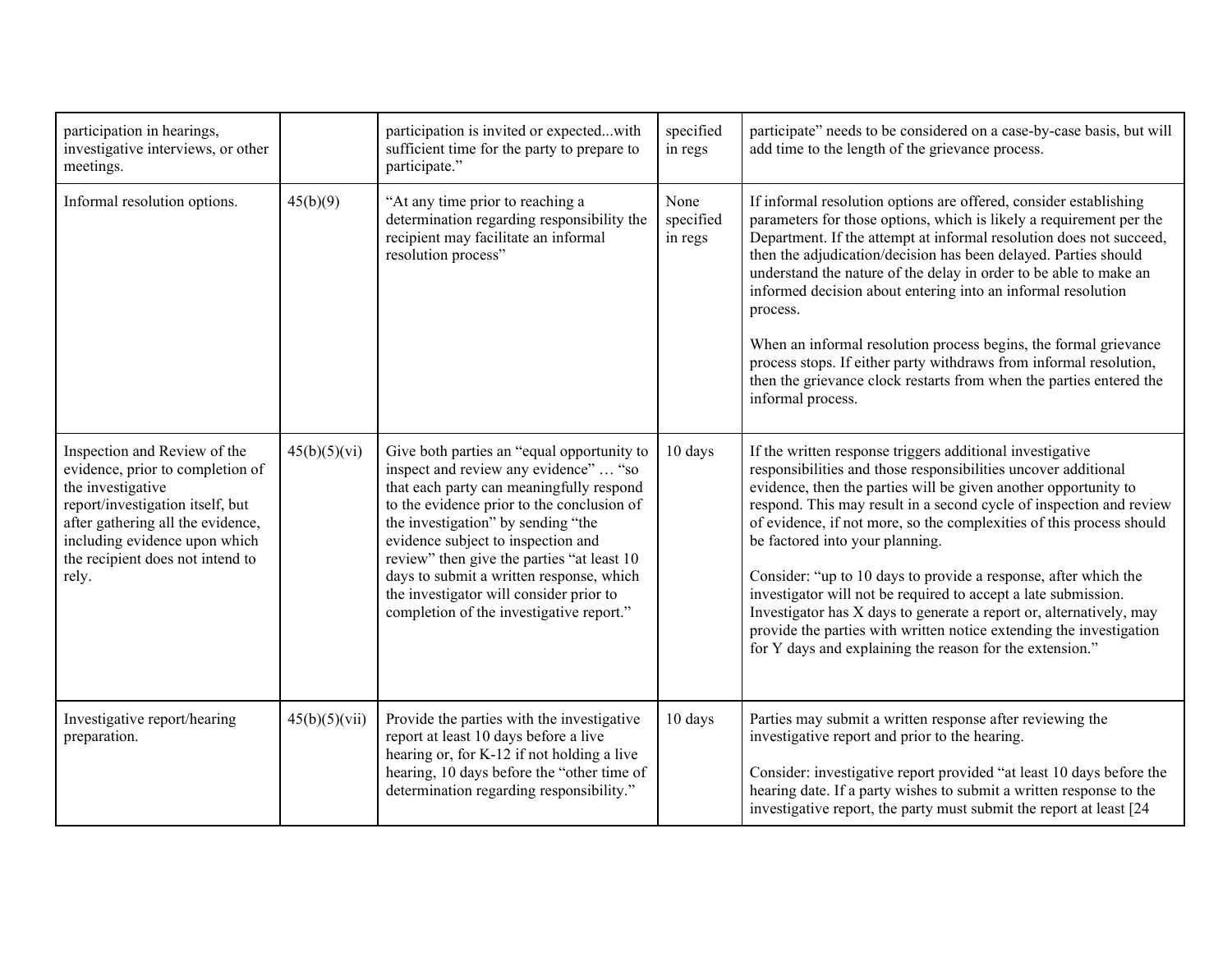|                                |              |                                                                                                                                                                                                                                                                                                                                                                                           |                                                                                                       | hours or Y day(s)] prior to the scheduled start of the hearing."                                                                                                                                                                                                                                                                                                                                                                                                                                                                                                                                                                                                                                                                                                                                                                                                                                                                                                                                                                                      |
|--------------------------------|--------------|-------------------------------------------------------------------------------------------------------------------------------------------------------------------------------------------------------------------------------------------------------------------------------------------------------------------------------------------------------------------------------------------|-------------------------------------------------------------------------------------------------------|-------------------------------------------------------------------------------------------------------------------------------------------------------------------------------------------------------------------------------------------------------------------------------------------------------------------------------------------------------------------------------------------------------------------------------------------------------------------------------------------------------------------------------------------------------------------------------------------------------------------------------------------------------------------------------------------------------------------------------------------------------------------------------------------------------------------------------------------------------------------------------------------------------------------------------------------------------------------------------------------------------------------------------------------------------|
| Hearing.                       | 45(b)(6)(i)  | Provide a live hearing.<br>Recipients must create a recording or<br>transcript "and make it available to the<br>parties for inspection and review."                                                                                                                                                                                                                                       | None<br>specified<br>in regs                                                                          | Consider the manner in which hearings will be held: Maximum<br>number of hours per day? Maximum number of days per week? If<br>held in multiple sessions or if a continuance is needed, how will<br>scheduling be managed to expedite the completion of the<br>hearing/try to present all evidence economically and thoroughly,<br>manage competing scheduling needs of all stakeholders, allow for<br>emergencies or unanticipated events, and keep sessions temporally<br>close together?<br>In addition to holding the hearing, the parties must be provided with<br>the ability to inspect a recording or transcript of the hearing.<br>Consider that an appeal decision may be informed by reviewing a<br>transcript or recording.<br>Consider having the availability of the recording or transcript play a<br>part in triggering the appeal time frame. (Note that the regulations<br>do not require a copy of the recording or transcript to be provided to<br>the parties-- it must be available for inspection $-85$ Fed. Reg. at<br>30363) |
| K-12: Non-live hearing option. | 45(b)(6)(ii) | After the parties receive the investigative<br>report per $45(b)(5)(vii)$ (second 10 day<br>window), "the decision-maker(s) must<br>afford each party the opportunity to<br>submit written, relevant questions that a<br>party wants asked of any party or witness,<br>provide each party with the answers, and<br>allow for additional, limited follow-up<br>questions from each party." | None<br>specified<br>in regs;<br>must be at<br>least 10<br>days per<br>45(b)(5)(v)<br>$\overline{ii}$ | The written question and response provision "may overlap with that<br>ten-day period, so that the written questions procedure need not<br>extend the time frame of the grievance process." (85 Fed. Reg. at<br>30365).<br>While the preamble states that the question/response may overlap, it<br>does not state that the parties are limited to only 10 days for this<br>back and forth, nor does it lay out the rules for how long a party<br>would have to respond or how many questions may be asked/cycles<br>of follow-up questions may be completed. The Department states<br>that schools have "discretion to set reasonable limits" (85 Fed. Reg.<br>at 30364) when articulating in the school's policy how the "limited"<br>part of the follow-up questions process will work.                                                                                                                                                                                                                                                              |
| Written determination.         | 45(b)(7)     | Decision-maker must issue a written<br>determination that includes the elements                                                                                                                                                                                                                                                                                                           | None<br>specified                                                                                     | Defining the timeline for when the written determination will be<br>provided simultaneously to both parties and providing a date by                                                                                                                                                                                                                                                                                                                                                                                                                                                                                                                                                                                                                                                                                                                                                                                                                                                                                                                   |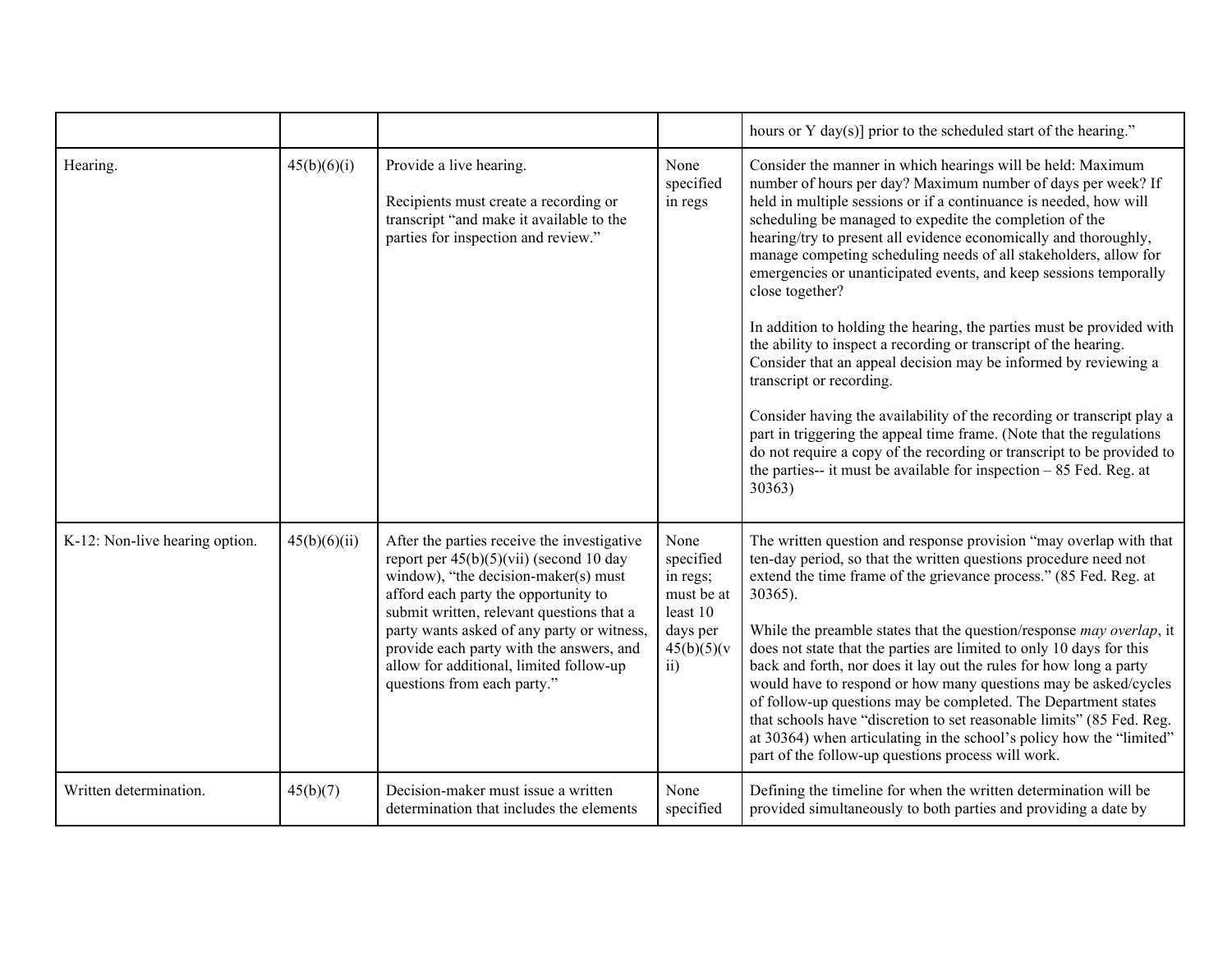|         |                            | in the subsection. | in regs                      | which both parties must take an appeal (otherwise it is waived) is<br>essential. The decision does not become final until the time period<br>for appeal has lapsed or, if an appeal is taken, until the<br>determination of the appeal.<br>Remember: Respondent cannot be excluded from school (unless<br>emergency removal applies) or subject to other punitive measures<br>until the written determination becomes final.<br>Written determination is not required to be issued at the hearing (85)<br>Fed. Reg. at 30393).                                                                                                                                                                                                                                                                                                                                                                                                                                                                                                                                                                                                                                                                       |
|---------|----------------------------|--------------------|------------------------------|------------------------------------------------------------------------------------------------------------------------------------------------------------------------------------------------------------------------------------------------------------------------------------------------------------------------------------------------------------------------------------------------------------------------------------------------------------------------------------------------------------------------------------------------------------------------------------------------------------------------------------------------------------------------------------------------------------------------------------------------------------------------------------------------------------------------------------------------------------------------------------------------------------------------------------------------------------------------------------------------------------------------------------------------------------------------------------------------------------------------------------------------------------------------------------------------------|
| Appeal. | 45(b)(7)(iii);<br>45(b)(8) |                    | None<br>specified<br>in regs | Consider defining in the policy:<br>Number of days the parties have to take the appeal (if this<br>time period lapses, then the determination becomes final).<br>This could be a tight time frame with a longer time frame<br>for the next bullet point. This would allow a determination<br>to be final quickly, but would also allow for a party to<br>lodge the intent to appeal (and that could be withdrawn or<br>dismissed if no written statement of appeal is submitted).<br>The intent to appeal stays the sanctions at least until the<br>next deadline is met. Supportive measures and remote<br>learning opportunities are available during the pendency of<br>the appeal.<br>Deadline for written statement of appeal (identifying<br>reason and providing an explanation) to be submitted to<br>recipient, which recipient must provide to the other party<br>while implementing appeal procedures equally<br>Time frame for giving each party opportunities to submit<br>written statements in support of or challenging the outcome<br><b>O</b> Back and forth does not seem to be required<br>Deadline to issue a written decision and provide it to both<br>parties simultaneously |

Recipients may continue to apply the 60-day time frame from the rescinded 2011 "Dear Colleague" letter if a recipient concludes that it can resolve the grievance process according to the § 106.45 requirements in 60 days. The Department acknowledges that the 60-day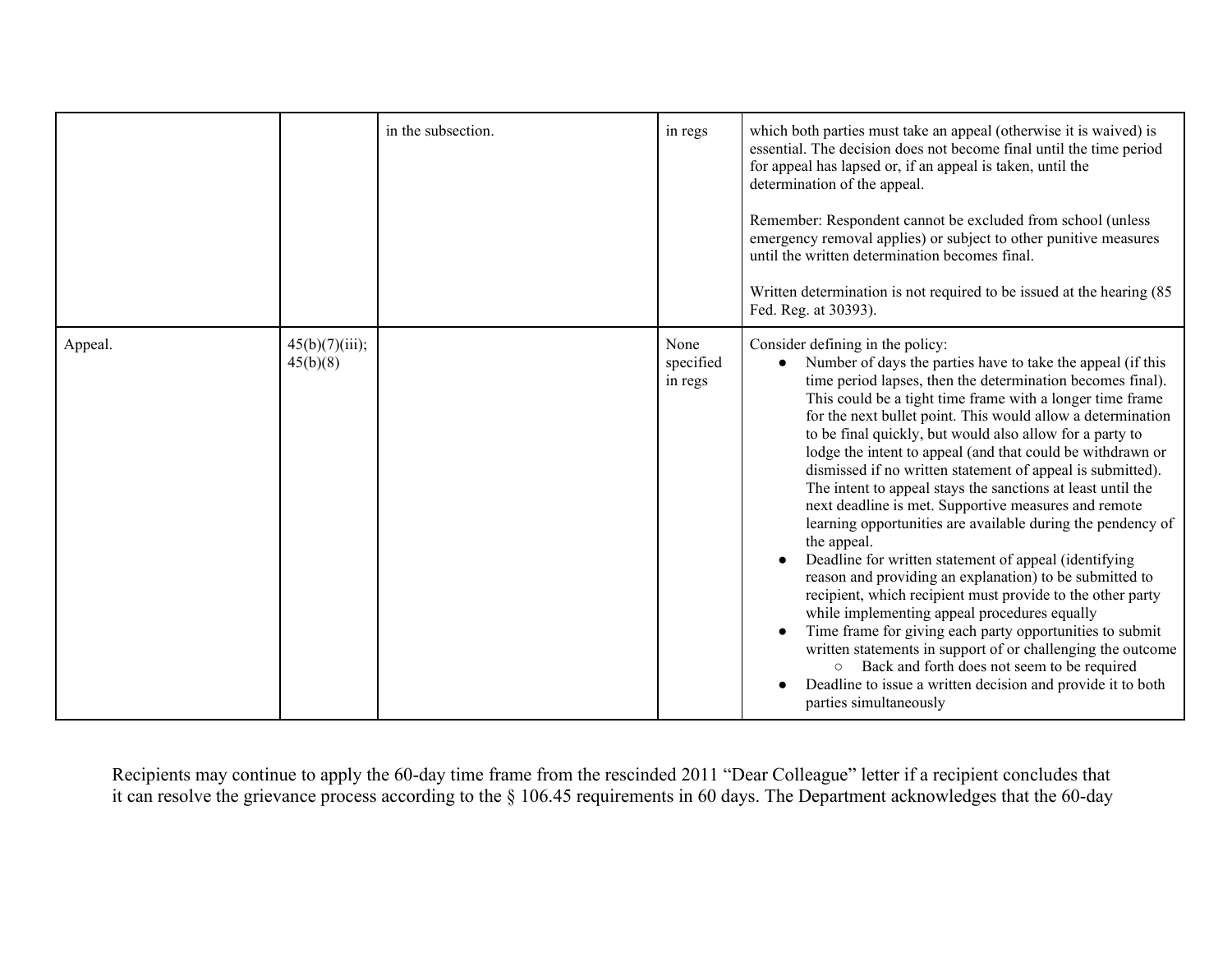time frame may have presented burdens to some recipients or may have been unnecessary for others, so a longer or shorter time frame may be adopted based on the recipient's "own unique educational community and operations." *Id*. at 30269.

Again, recipients should consider the impact of the new procedural requirements on the anticipated length of their process. A recipient may determine that meeting the 60-day deadline was reasonable under the recipient's past grievance process, but realistically may anticipate that the recipient will need more time to complete an accurate and fair process according to the new regulatory requirements.

The Department repeatedly states that (1) recipients must articulate these time frames, and (2) the time frames must be "reasonably prompt," "balance [ing] the need to conclude Title IX grievance processes promptly with providing the fairness and accuracy that these final regulations require." *Id*. at 30272.

#### **IV. Exceptions to the Time Frame**

Recipients may deviate from the time frames established in their policies under limited circumstances. A policy may give the recipient discretion to grant or deny requests for a temporary delay or limited extension, and recipients are not required to offer extensions of delays. A "delay" means "a postponement of a deadline that would otherwise have applied." 85 Fed. Reg. at 30273.

Any deviation from the published time frames must (1) have a temporal limit; and (2) be justified by "good cause."

The Department stresses that extensions or delays are "temporary" or "limited." The Department considered and rejected putting 3 to 10 day limits on delays supported by various types of justifications, which commenters suggested as temporal limits. Aside from explaining that an extension or delay is temporary or limited, the policy need not specify the exact duration of a delay in days or other measurable units of time. The length of the delay may be made on a case-by-case basis and recipients can ask the parties to verify a continued need. The recipient has discretion in this element of policy making.

Any delay or extension must be supported by good cause. An illustrative, non-exhaustive list of examples of "good causes" are included in the regulation: "the absence of a party, a party's advisor, or a witness; concurrent law enforcement activity; or the need for language assistance or accommodation of disabilities." *See*,  $\S$  106.45(b)(1)(v)

"Delays caused solely by administrative needs...would be insufficient to satisfy this standard." *Id.* at 30269. A "temporary delay caused by a recipient's need to provide an advisor to conduct cross-examination...*may* constitute good cause rather than mere administrative convenience, although a recipient aware of that potential obligation ought to take affirmative steps to ascertain whether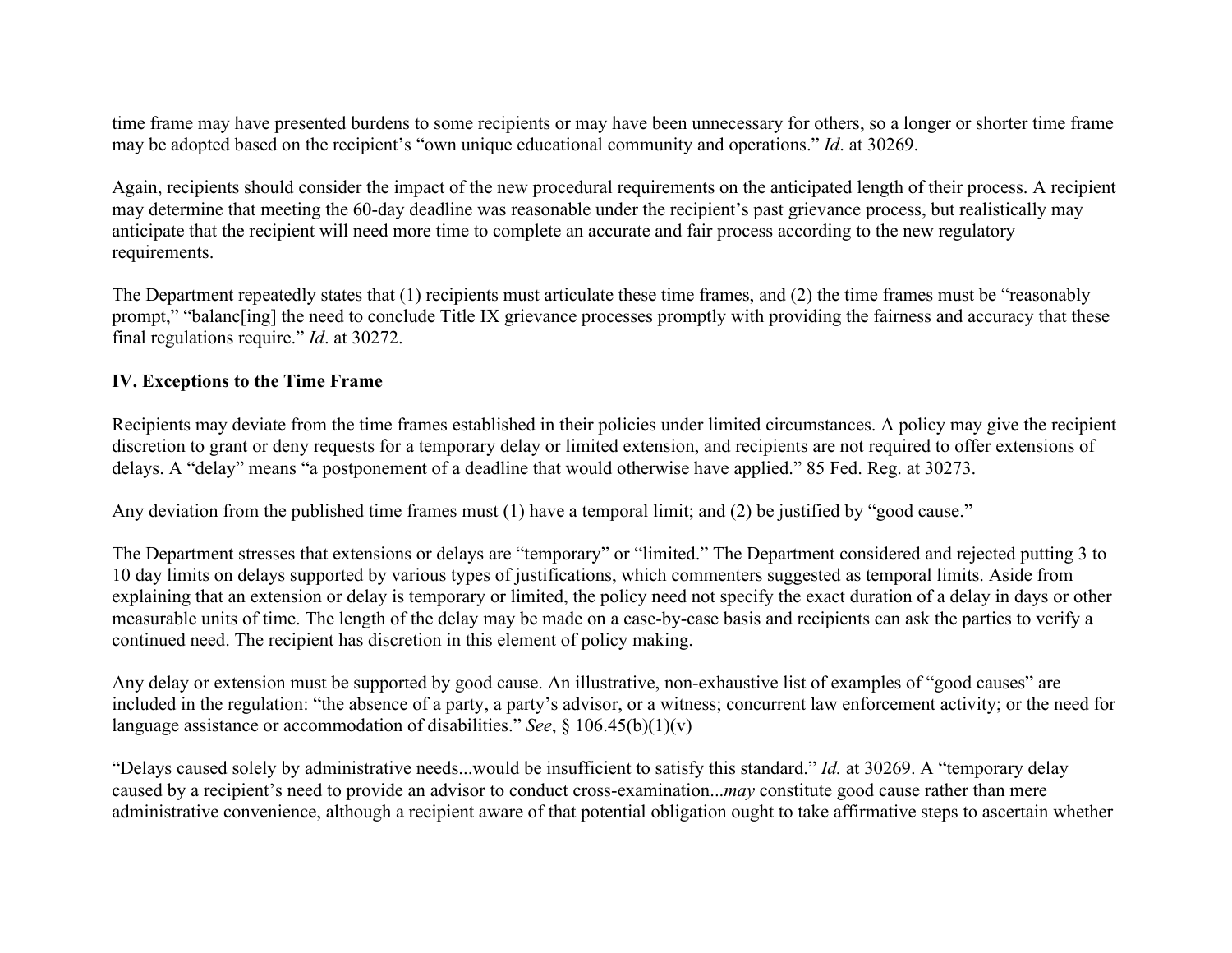a party will require an advisor provided by the recipient or not, in advance of the hearing, so as not to delay the proceedings." *Id*. The Preamble also states that with respect to administrative delay, the Department intended that concept to apply to delays caused by "recipient inefficiencies or mismanagement of their own resources but not necessarily circumstances outside the recipient's control" such as a power outage that prevents the technology needed for a live hearing from being used. *Id*. at 30273.

The Preamble states that "while recipients must attempt to accommodate the schedules of parties and witnesses throughout the grievance process...it is the recipient's obligation to meet its own designated time frames, and the final regulations provide that a grievance process can proceed to conclusion even in the absence of a party or witness. *Id*. at 30270.

In addition, the fact that the "good cause" is prolonged does not justify a non-temporary or unlimited delay. The Department cites *Williams v. Bd of Regents of Univ. Sys. of Ga.*, 477 F.3d 1282, 1297 (11th Cir. 2007) for the proposition that an 11 month delay to allow for the conclusion of a criminal matter was unreasonable. 85 Fed. Reg. at 30271. This case is consistent with prior OCR guidance and has proven to be a benchmark in defining the meaning of an institution's "deliberate indifference" to its Title IX obligations.

If the recipient provides an extension or delay per the constraints on duration and justification, the recipient must provide written notice to both parties. The written notice must include the reason for the action. The regulations do not provide a mechanism for parties to challenge the delay, although an unreasonable delay could plausibly be grounds for a procedural error underlying an appeal.

## **V. Other Considerations**

- A "day" may be a calendar day, a school day, or some other calculation, but recipients should define how a "day" is calculated. ○ *See* "Other Language/Terminology Comments" subsection of the "Section 106.30 Definitions" section of the preamble, 85 Fed. Reg. 30188.
- Check for statutory obligations under Title VI, Title VII, the Equal Educational Opportunities Act of 1974 ("EEOA"), ADA, Section 504, and the Clery Act.
	- The Department states that "if a recipient is precluded by another law from extending a time frame the recipient is not required to do so under these final regulations." 85 Fed. Reg. 30272.
- Check for state law requirements regarding time frames for exclusionary discipline or sexual harassment proceedings.
	- The Department believes that where there is a true conflict between state requirements for timelines and these regulations, the regulations preempt state timelines.
- If choosing to provide the option for extensions or delays, create a process for evaluating "good cause" that can be uniformly applied and documented.